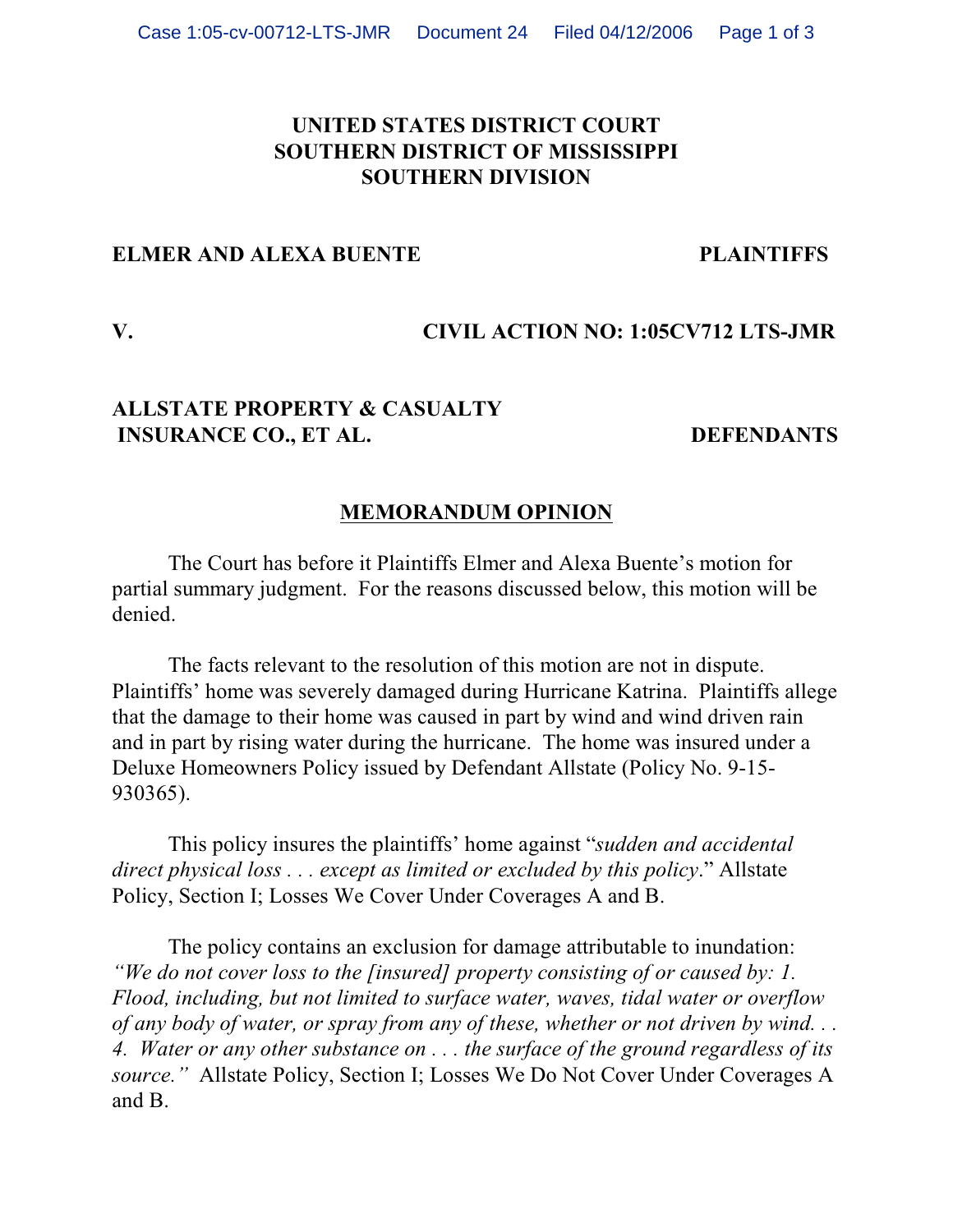Plaintiffs assert that these exclusions, which I will refer to collectively as the policy's "flood exclusions," are ambiguous and are therefore unenforceable in the context of property damage sustained in Hurricane Katrina.

Defendant contends that these policy provisions are clear and unambiguous, and that the provisions are enforceable as valid policy provisions forming part of the insurance contract.

Plaintiffs acknowledge that the insured property sustained damage as a result of water that entered their home during Hurricane Katrina. Plaintiffs contend that this damage should be covered because it is a result of "storm surge." Plaintiffs contend that because the phenomenon of "storm surge" is not specifically listed as a peril excluded by the Allstate policy the water damage they experienced should be a covered loss.

The critical issue in resolving this motion is whether the entry of water into the plaintiffs' home is within the terms of the "flood exclusions" in the Allstate policy. The exclusions are drawn quite broadly, and they have the clear purpose of excluding damage caused by inundation from coverage.

Hurricane Katrina moved tidal waters from the Mississippi Sound on shore and inundated thousands of homes, some within and some beyond the ordinary flood plane established by responsible agencies of the United States government. Since the water that entered and damaged the plaintiffs' home was tidal water, I find that the damage caused by this inundation is excluded from coverage under the Allstate policy.

The inundation that occurred during Hurricane Katrina was a flood, as that term is ordinarily understood, whether that term appears in a flood insurance policy or in a home owners insurance policy. The exclusions found in the policy for damages attributable to flooding are valid and enforceable policy provisions. Indeed, similar policy terms have been enforced with respect to damage caused by high water associated with hurricanes in many reported decisions. *Fireman's Insurance Co. v. Schulte*, 200 So.2d 240 (Miss.1967); *Lunday v. Lititz Mutual Insurance Co.*, 276 So.2d 696 (Miss.1973); *Lititz Mutual Insurance Co. v. Buckley*, 261 So.2d 492 (Miss.1972); *Home Insurance Co. v. Sherrill*, 174 F.2d 945 (5<sup>th</sup> Cir.1949); *Grace v. Lititz Mutual Insurance Co.*, 257 So.2d 217 (Miss.1972); *Commercial Union Ins. Co. v. Byrne*, 248 So.2d 777 (Miss.1971); *Litiz Mutual Insurance Co. v. Boatner*, 254 So.2d 765 (Miss.1971).